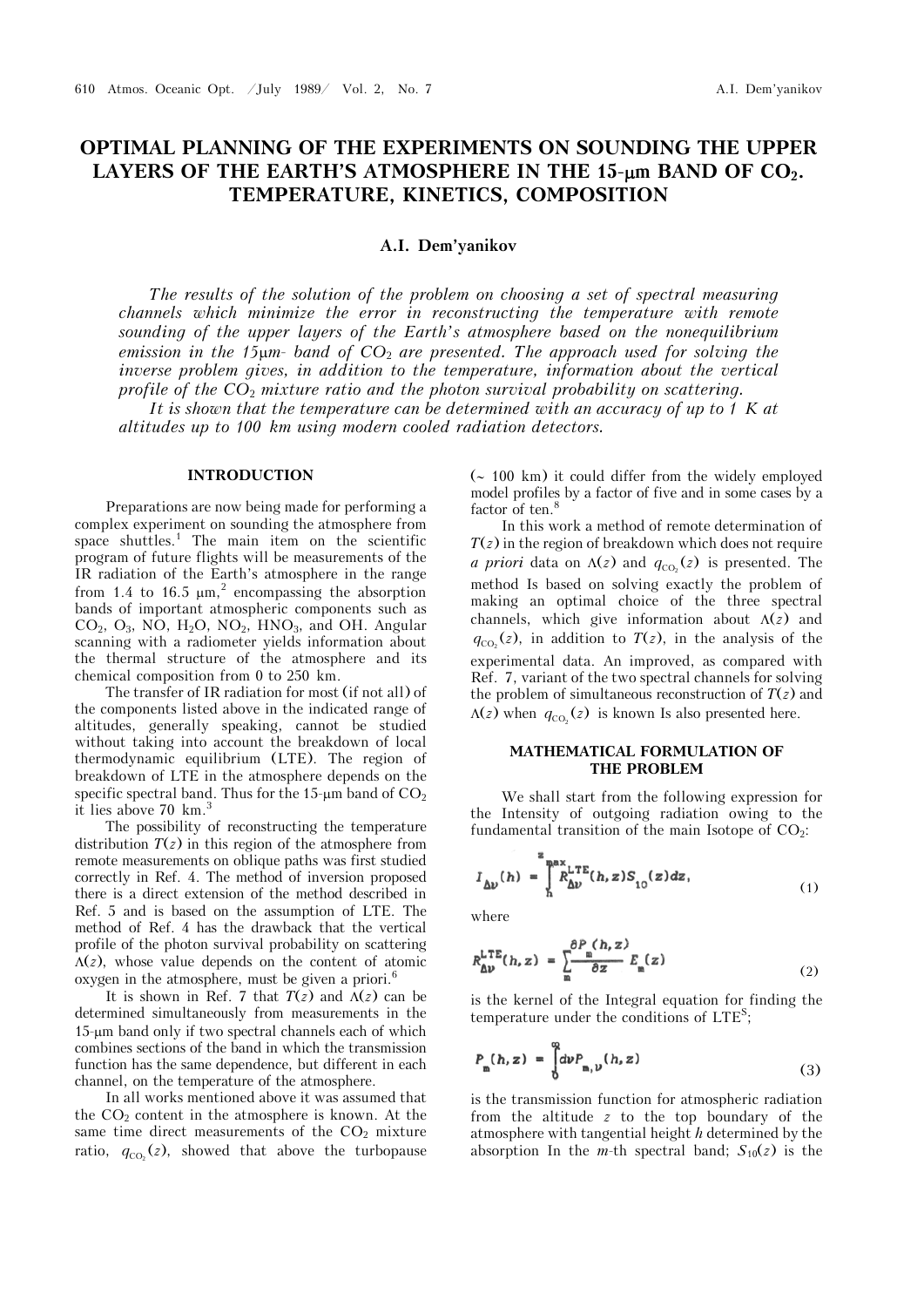source function for the frequency of the vibrational transition  $1 \rightarrow 0$ ; and, the function

$$
E_{\mathbf{m}}(z) = \left(\frac{\nu_{10}}{\nu_{\mathbf{m}}}\right)^3 \exp\left[-\frac{\delta E_{10,\mathbf{m}}}{KT(z)}\right]
$$
(4)

which takes Into account the spectral dependence of the source function within the vibrational band under study.

It Is well known<sup>3</sup> that  $S_{10}$  satisfies the integral equation

$$
S_{10}(z) = \frac{\Lambda_{10}(z)}{2} \int_{10}^{z_{\text{max}}} K_{10}(z, z') S_{10}(z') dz' +
$$
  
+[1-\Lambda\_{10}(z)]B<sub>10</sub>(z), (5)

which takes into account, by means of the kernel  $K_{10}(z, z')$ , the contribution of scattered photons arriving from all levels of the atmosphere to  $S_{10}(z)$ . In dense layers where  $\Lambda_{10}(z) = 0$  the solution of this equation is identical to the Planck function  $B_{10}$  – LTE is realized. In the general case the solution of Eq. (5) can be written In terms of Green's function<sup>9</sup>

$$
S_{10}(z) = \int_0^{x_0} G_{10}(z, z') B_{10}(z') dz' [1 - \Lambda_{10}(z')]. \tag{6}
$$

Varying (1) with respect to  $T(z')$ ,  $\Lambda_{10}(z')$ , and  $q_{\text{co}_2}(z')$  at an arbitrary level z' we obtain

$$
\delta I_{\Delta\nu}(h) = \int_{h}^{z_{\text{max}}} \Biggl\{ \Biggl[ R_{\Delta\nu}(h,z') [1-\Lambda_{10}(z)] \frac{\delta B_{10}(z')}{\delta T \left(z'\right)} + \Biggr. \nonumber \\ \left. + M_{\Delta\nu}(h,z') \Biggr] \delta T(z') + R_{\Delta\nu}(h,z') \frac{S_{10}(z')-B_{10}(z')}{\Lambda_{10}(z')} \; \delta \Lambda(z') + \Biggr.
$$

$$
+Q_{\Delta\nu}(h,z')\delta q_{\text{co}_2}(z')dz,
$$
\n(7)

where the component

 $\ddot{ }$ 

$$
R_{\Delta v}(h, z') = \int_{h}^{\text{max}} R_{\Delta v}^{\text{LTE}}(h, z) G_{10}(z, z') dz
$$
 (8)

takes into account the variation of radiation owing to the temperature dependence of the source function;  $\eta_{10}(z') \equiv (S_{10}(z') - B_{10}(z')) / \Lambda_{10}(z')$  was derived in Ref. 6; the component

$$
M_{\Delta v}(h, z') = \int_{h}^{z_{\text{max}}} \sum_{\underline{n}} \frac{\partial^{2} P_{\underline{n}}(h, z)}{\partial z \partial T(z')} E_{\underline{n}}(z) S_{10}(z) + \frac{\partial P_{\underline{n}}(h, z)}{\partial z} S_{10}(z) \frac{\partial E_{\underline{n}}(z)}{\partial T(z')}dz + \frac{\partial E_{\underline{n}}(z)}{\partial T(z')}dz
$$
\n(9)

takes into account the temperature dependence of the transmission function and the frequency dependence of the source function within the band under study; and, the component

$$
Q_{\Delta\nu}(h,z') = \int_{h}^{z_{\text{max}}} \sum_{m} \frac{\partial^2 P_m(h,z)}{\partial z \delta q_{\text{CO}_2}(z')} F_m(z) S_{10}(z) dz
$$
 (10)

takes into account the dependence of the transmission function on the  $CO<sub>2</sub>$  content along the path.

Choosing arbitrarily three spectral channels, writing Eq. (7) for each channel, transforming to the finite subspace of the corrections sought, and eliminating  $\delta \vec{\Lambda}_{10}$  and  $\delta \vec{q}_{CO_2}$  from the algebraic systems obtained we obtain

$$
\mathbf{K}_{\mathbf{T}_{1}\mathbf{i},\mathbf{2},3}\delta\vec{T} = \delta\vec{T}_{1,2,3'}\tag{11}
$$

where

$$
K_{\mathbf{T};1,j,k} = \delta Q_{1j}^{-1} \delta M_{1j} - \delta Q_{jk}^{-1} \delta M_{1k} \tag{12}
$$

$$
\delta M_{ij} = (R_i^{\text{LTE}})^{-1} M_i - (R_j^{\text{LTE}})^{-1} M_j; \tag{13}
$$

$$
\delta Q_{ij} = (R_i^{\text{LTE}})^{-1} Q_i - (R_j^{\text{LTE}})^{-1} Q_j;
$$
 (14)

$$
\delta I_{ijk} = \delta Q_{ij}^{-1} \delta I_{ij} - \delta Q_{jk}^{-1} \delta I_{jk} i \tag{15}
$$

$$
\delta I_{1j} = (R_1^{\text{LTE}})^{-1} \delta I_{1} - (R_j^{\text{LTE}})^{-1} \delta I_{j}.
$$
 (16)

Here the indices enumerate the spectral measuring channels.

One can see from Eqs.  $(11) - (16)$  that when  $\Lambda_{10}(z)$  and  $q_{CO_2}(z)$  are unknown the kinetic temperature of the upper layers of the Earth's atmosphere can be determined only if the temperature dependence of the transmission function and the frequency dependence of the source function within the absorption band under study are taken into account. An analogous conclusion was drawn in Ref. 7 for the problem of determining  $T(z)$  and  $\Lambda_{10}(z)$  at the same time; in Ref. 7 the contributions I and II of the term in Ref. 9 were compared and it was concluded that the contribution of the term I was larger than that of II.

We note that all inverse problems of determining the temperature from the radiation in the 15-um absorption band of  $CO<sub>2</sub>$  under conditions of LTE were based on the temperature dependence of the source function<sup>10</sup> while the temperature dependence of the transmission function was taken into account only in the iterative refinement of the function. Thus the basic distinguishing feature of inverse problems under conditions of breakdown of LTE is that the temperature dependence of the atmospheric transmission is employed.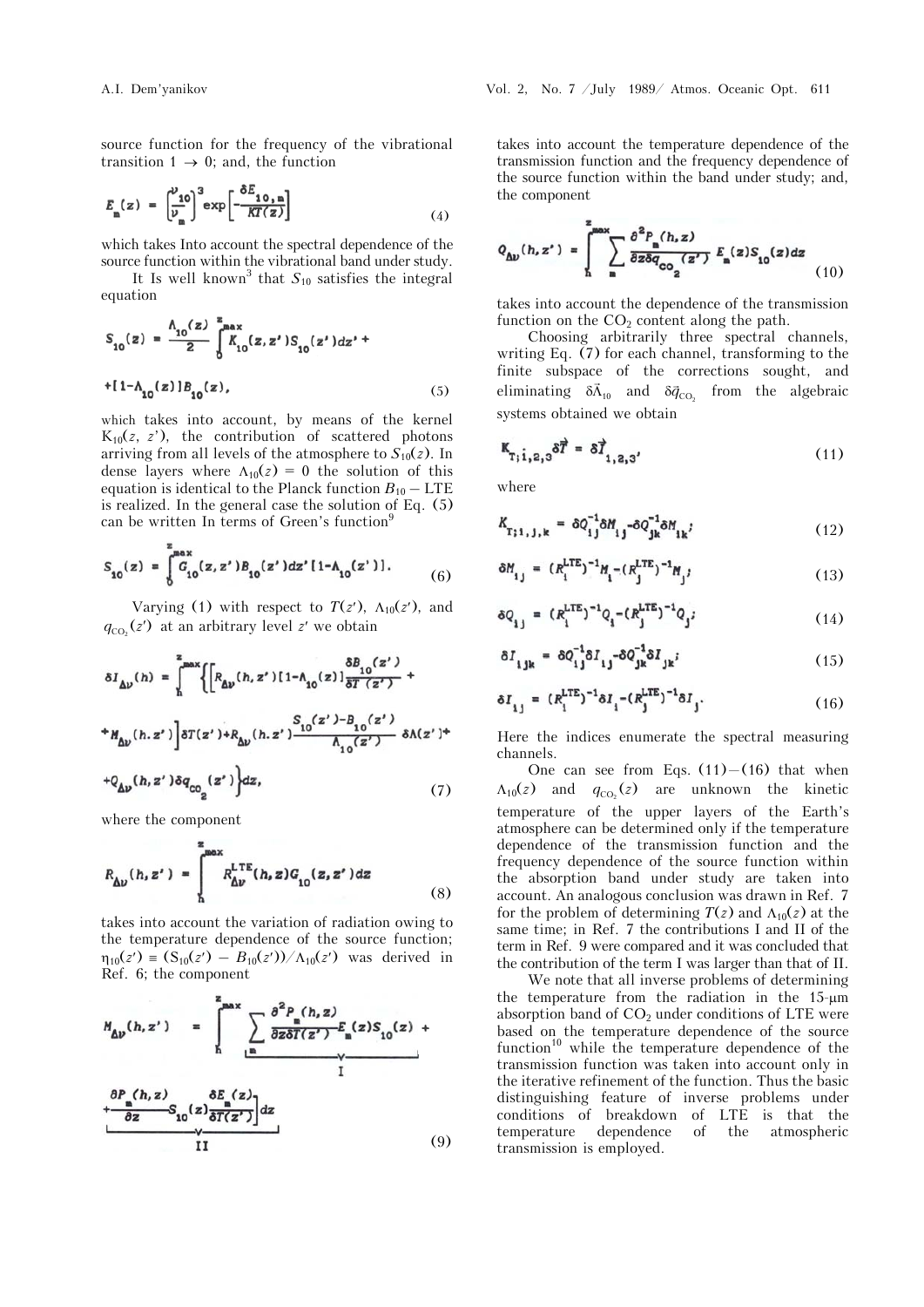The temperature dependence of the transmission function along the path is complicated. The temperature dependence of the line intensities, $11$  the mass of the absorbing matter,<sup>5</sup> and finally the contour of the spectral absorption line enter here. The first two factors are the main factors. For the average temperature of the atmosphere  $T = 200$  K the derivative of the volume absorption coefficient with respect to the temperature, taking into account the main factors in the temperature dependence of the transmission, changes sign at frequencies of spectral lines with rotational quantum numbers  $j \sim 30$ . This is the basis for the choice of the optimal measuring channels.

The a posteriori temperature covariation matrix can be derived assuming that the errors in separate measuring channels are uncorrelated with one smother and in altitude:

$$
V_{\text{T}} = K_{\text{T};1,2,3}^{-1} \Big\{ \delta Q_{1,2}^{-1} \sum_{i=1}^{8} \left[ \left( R_{i}^{\text{LTE}} \right)^{*} \left( R_{i}^{\text{LTE}} \right) \right]^{-1} \left( \delta Q_{1,2}^{*} \right)^{-1} +
$$
  
+
$$
\delta Q_{2,3}^{-1} \sum_{i=2}^{3} \left[ \left( R_{i}^{\text{LTE}} \right)^{*} \left( R_{i}^{\text{LTE}} \right) \right]^{-1} \left( \delta Q_{2,3}^{*} \right)^{-1} +
$$
  
+
$$
\delta Q_{1,2}^{-1} \left[ \left( R_{2}^{\text{LTE}} \right)^{*} \left( R_{2}^{\text{LTE}} \right) \right]^{-1} \left( \delta Q_{2,3}^{*} \right)^{-1} +
$$
  
+
$$
\delta Q_{2,3}^{-1} \left[ \left( R_{2}^{\text{LTE}} \right)^{*} \left( R_{2}^{\text{LTE}} \right) \right]^{-1} \left( \delta Q_{1,2}^{*} \right)^{-1} \Big\} \left( K_{\text{T};1,2,3}^{*} \right)^{-1}, \quad (17)
$$

the diagonal elements of this matrix are the variance  $\sigma_T^2(z)$  of the errors in the reconstruction of the temperature.

We shall regard the spectral measuring channels as optimal for determining the temperature if they give a minimum of the quantity

$$
D = \text{Sp}\left(\frac{V_{\text{T}}}{\sigma_{\text{T}}^2}\right). \tag{18}
$$

The problem of finding the minimum of expression (18) was solved with the help of the approach developed In Ref. 12. The vibrational band under study in the interval from 620 to 720  $\text{cm}^{-1}$  was divided into *N* spectral sections. Each of the quantities determined by relations  $(2)$  and  $(9)$ – $(10)$  was represented as a sum of contributions from all spectral sections with weight  $\alpha_{\text{L}}$ . For example,

$$
R_i^{\text{LTE}}(h, z') = \sum_{1=1}^{N} R_i^{\text{LTE}}(h, z') \alpha_{1 + (1-1) \cdot N} \quad i = 1, 2, 3, \quad (19)
$$

where all  $\alpha_1$  can assume values in the interval  $0 \leq \alpha_1 \leq 1$ . This leads to the problem of finding the minimum of a function that depends on 3*N* variables with simple bilateral constraints

Analogous problems of finding optimal measuring channels for determining  $\Lambda_{10}$  and  $q_{CO}$  can be easily formulated by replacing in Eq. (18)  $V<sub>T</sub>$  by the matrices  $V_{\lambda}$  or  $V_{q}$  corresponding to the problem at hand.

#### **NUMERICAL RESULTS**

The problem of finding the minimum of expression (18) was solved by the conjugate gradient method.<sup>13</sup>

At the first stage separate isolated lines were studied instead of spectral intervals. The large dimension of the function obtained in the process makes it difficult to solve the problem. The rigid rotator approximation, which permits representing in an explicit form the dependence of the intensity of the spectral lines on the rotational quantum number, and substituting  $R_1^{\text{LTE}}(h, z')$ ,  $M_1(h, z)$ , and  $Q_1(h, z')$ for  $R_1^{\text{LTE}}(h, h) \delta(z' - h), \quad M_1(h, h) \delta(z' - h), \text{ and}$  $Q_1(h, h)\delta(z - h)$ , which makes it unnecessary to invert a large matrix, were employed. This substitution can be Justified by the fact that the outgoing radiation in the region of the atmosphere near  $z' = h$  makes the main contribution.<sup>5</sup> The collection of lines selected from the approximate solution of the problem was employed to divide the band into spectral intervals which now include groups of lines. There turned out to be 12 such intervals.

At the second stage the approximations described above were no longer employed and the Intensities of the spectral lines corresponded to Ref. 11. The main difference in the positions of the channels obtained at the first and second stages is associated with the *R* branch of the fundamental band where lines with different rotational quantum numbers are mixed while in the *P* and *Q* branches the boundaries of the channels differ by not more than the distance between the neighboring spectral lines.

#### *TABLE I.*

*Limits of the spectral sections of the measuring channels, cm*–1

| two-channel system |                               | three-channel system          |                    |                                 |
|--------------------|-------------------------------|-------------------------------|--------------------|---------------------------------|
| Ja,                | channel $ 2^{nd}$ channel     | $1st$ channel                 | $2^{nd}$ channel   | $3d$ channel                    |
| 648-668<br>671-677 | 620-647<br>668-671<br>688-720 | 620-638<br>669-677<br>688-720 | 639-668<br>677-682 | 659-667.4<br>668-671<br>668-720 |